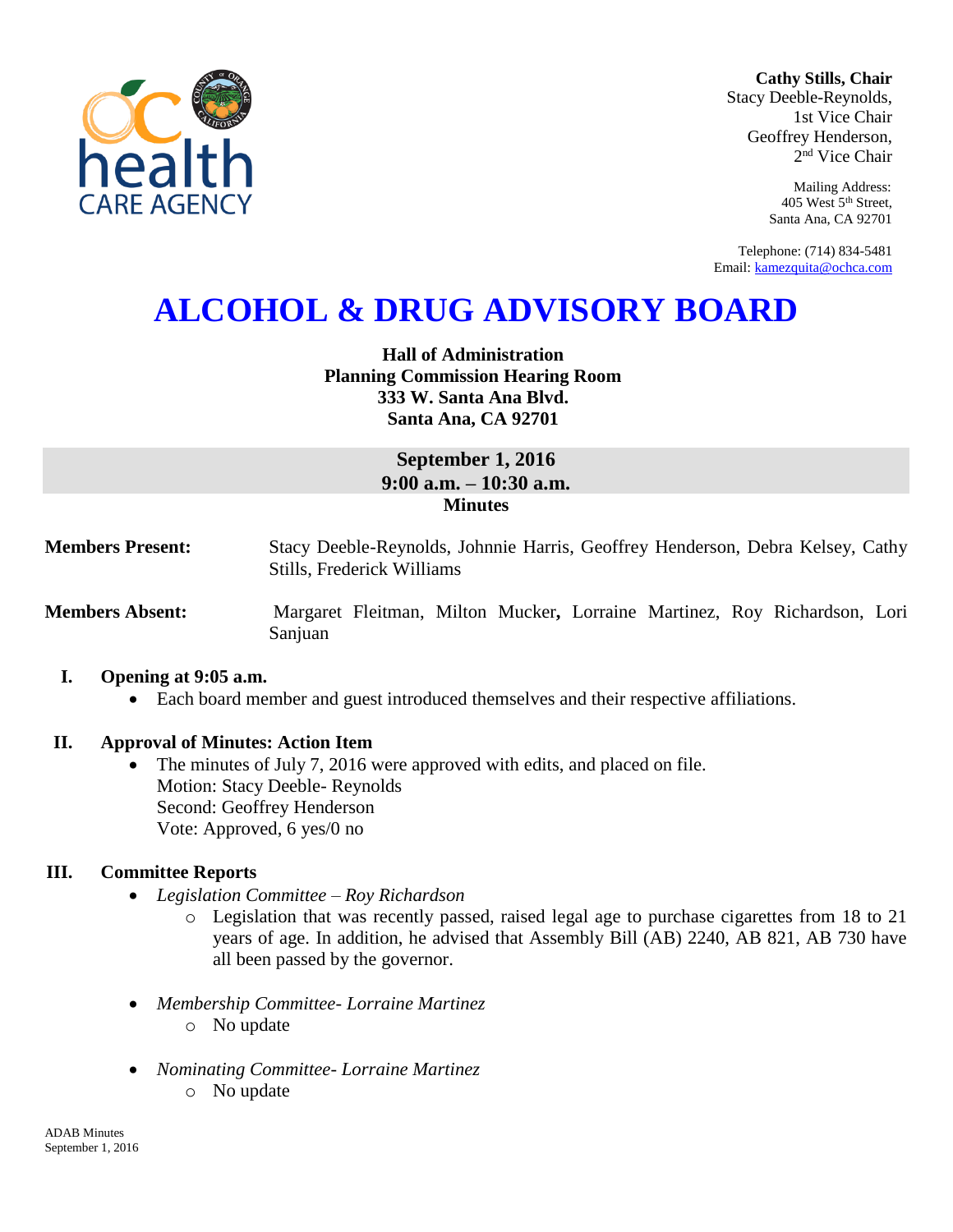- *Mental Health Board Liaison- Cathy Stills*
	- Grandma's House of Hope was added in July, as a short term services provider for women. The Santiago Depot had a groundbreaking ceremony in August 2016, and will be adding 10 beds. The Rockwood Apartments are scheduled to start taking clients and will have 15 beds. Two additional programs were approved by the Board of Supervisors (BOS), one in Fullerton for Adults and one in Yorba Linda for Transitional Aged Youth (TAY). In addition, the LG Manor for older adults was closed.
	- o The County has put out a solicitation for Crisis Stabilization Units, currently there is one in Santa Ana and they are looking to open two more unites. The BOS approved a contract with Orange County Department of Education (OCDE), School Based Stressed Management Education Services for teachers and students K-12; this program will start in August. Furthermore, the third round of Innovation services has begun and will offer supportive employment services for the mental health population; one for TAY and two for adults.
- *Provider Meeting- Cathy Stills and Lorraine Martinez*
	- o No update
- *Criminal Justice Treatment Committee – Geoff Henderson*
	- o Geoff informed the board of the Orange County Re-Entry Partnership (OCREP) meeting that took place in July, it focused on treatment modalities in residential and outpatient services. The next meeting will focus on employment and will take place on September 13, 2016, from 3-5pm. The Re-Entry Conference was well attended and covered topics on substance abuse and mental health. The next conference will be on October  $19<sup>th</sup>$ , at the Ontario Airport Hotel.
	- o The Solace foundations is running low on Naloxone supplies, however they continue to do a great job at reducing overdoses. Geoff suggested the ADAB support these efforts and possibly offer this support through a recommendation letter for an increase in Naloxone supplies to the Board.
- Community Collaborative Committee:
	- o *Orange County RX & OTC Coalition: Margaret Fleitman*
		- Their next meeting will be at OCDE on September 15, 2016, their focus will be on prevention of drug use.
	- o *Orange County Substance Abuse Prevention Network (OCSAPN): Stacey Deeble-Reynolds*
		- Stacy provided information on the upcoming OCSAPN conference taking place on September 22, 2016, 9am – 1pm, at the Costa Mesa Neighborhood Community Center; she also provided an overview of topics for this conference.
	- o *Mental Health Services ACT (MHSA) Steering Committee: Cathy Stills, Geoff Henderson* No update.
	- o *Orange County Tobacco Education Coalition (OCTEC): Stacy Deeble-Reynolds*
		- The Coalition is advocating for Prop 56 which will be on the ballot in November; it will increase tax on e-cigarettes and other tobacco products. Research has shown that when there is a tax increase on tobacco products, the use trends tend to go down.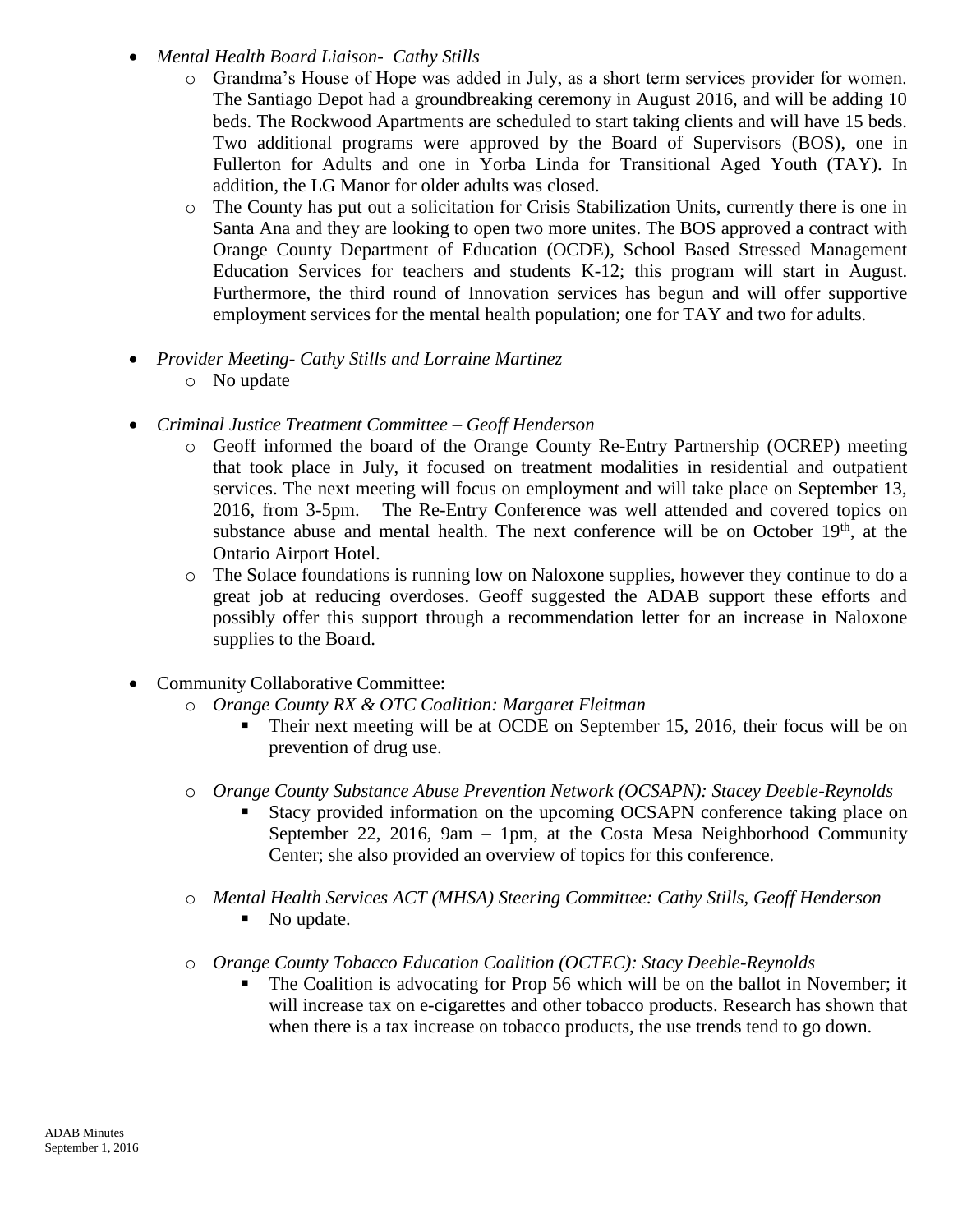## **IV. Old Business-**

• Cathy Stills – Letter to obtain funding for drug and alcohol prevention services for youth

Stacy and Cathy met with Mary Hale, Brett O'Brien, and Mark Lawrenz and learned about the advisory role of the ADAB members. They learned that they advise Mary Hale and Behavioral Health Services (BHS) administration staff rather than directly advising the BOS. The ADAB may make recommendations and advice any concerns to BHS staff at the ADAB meetings. In addition, the ADAB may ask the BOS to take positions on certain legislation. Furthermore, it was suggested that the ADAB re-take their role in hosting events possibly jointly with Health Care Agency and /or community programs or the Board offices. Finally, Mary proposed that there be a representative from the ADAB on the MHSA Steering Committee; Debra Kelsey volunteered as the representative and Stacy volunteered to be the alternate.

## **V. New Business-**

- Cathy Stills- Bylaw Amendment Discussion
	- o Cathy advised the members of a BOS directive of July 12, 2016, which proposes revisions to the bylaws with included language requiring members who are eligible to vote to be registered to vote. There was mention of a possible addition that members also be a resident of Orange County. There was discussion and concern on the residency language, as some members work in Orange County but do not reside in Orange County. Given that this is a Board directive there is no further discussion on the amendment requiring members to be registered to vote. The ADAB will add the voting of the Amendment to their agenda for the meeting in October, to comply with Brown Act.
- Cathy Stills- Joint meeting: Mental Health Board (MHB) and (ADAB)
	- Cathy discussed possible dates to hold the joint meeting. However, due to conflicting events, it was decided that both Chairs will have discussion on email and set a date in October or November to hold this meeting. The ADAB members will be notified via email of the confirmed date.

## **VI. Behavioral Health Services (BHS):**

*Mitch Cherness* – Mitch presented their gate keeper who will be overseeing all authorizations to get into residential treatment. Currently there are 230 people on the waitlist, however, while clients are on the waitlist for treatment they can engage with the providers prior to entering treatment. Women are able to get into treatment right away, injection drug users approximately a 2 weeks wait, and everyone else 4 or more weeks. They are doing their best to increase the number of beds, currently they have new providers that are providing additional beds.

*Sandra Fair* – The Drug Medi-Cal project presentations have been provided in all five (5) districts and are close to completing the plan. They are needing all providers to obtain Drug Medi-Cal certification, the state is providing webinars and websites to help with this certification. They have learned that about eight to nine thousand people would be seeking treatment, ages 12 and older. They anticipate their capacity should be sufficient for outpatient, however they see a possible gap in residential treatment.